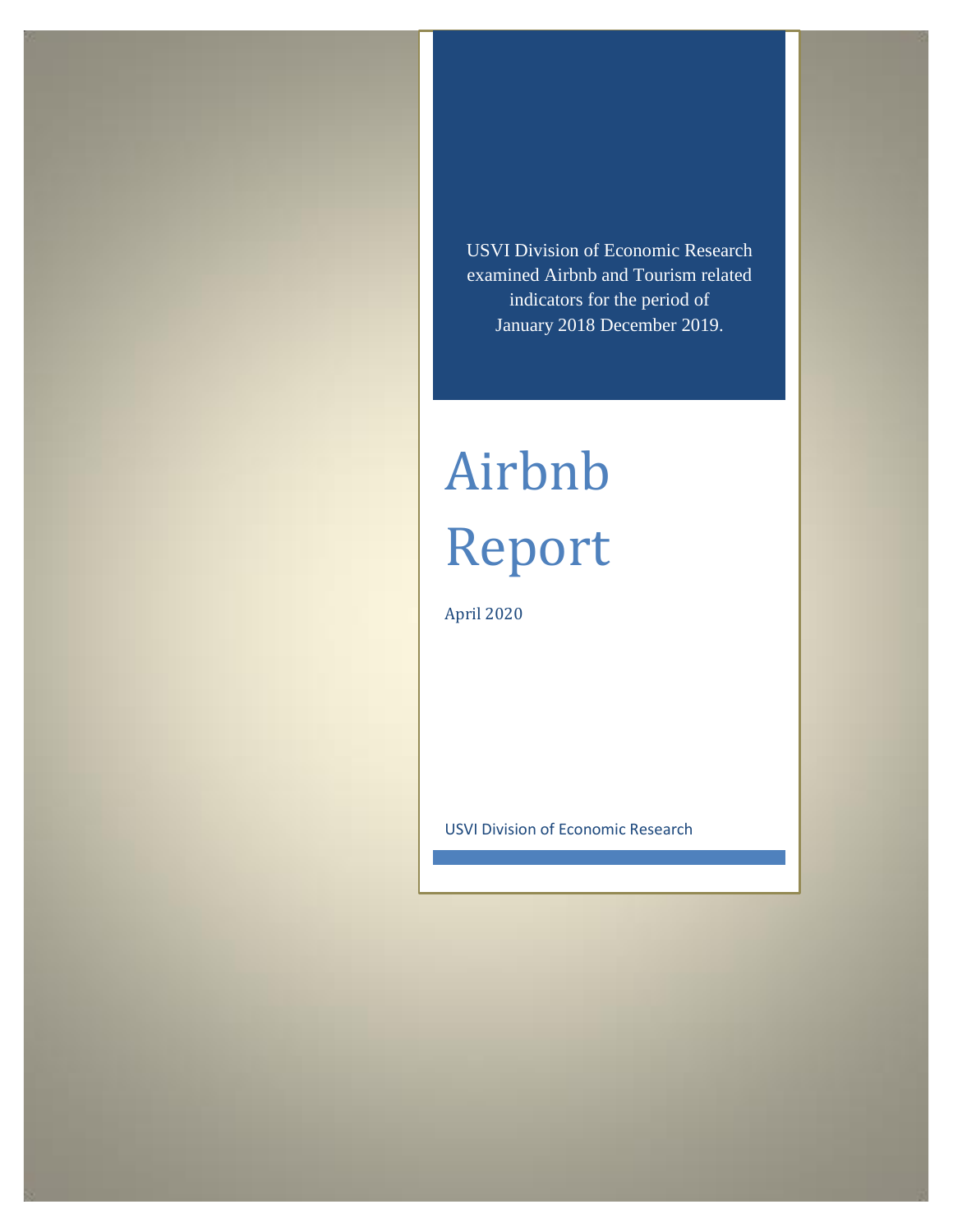#### **Overall Summary**

The agreement between Airbnb and the Government of the Virgin Islands was signed in late May of 2017. The agreement was a part of Government's Five Year Plan to fully restore economic stability through economic growth, increased revenue collection and better resource management. Additionally, the accord would assist in improving and diversifying the tourism industry and create unique experiences by local Airbnb hosts and their guests. In September 2017, Hurricanes Irma and Maria caused over 60 percent loss of traditional hotel room inventory. Presently, Airbnb accommodations have partly contributed to the number of increase rental units' availability to stay-over visitors to the Territory. For this report, Division of Economic Research, Office of Management and Budget (DER-OMB) examined Airbnb and Tourism related indicators for the period of January 2018 to December 2019.

#### **Major Carriers**

The Division of Economic Research collects Territorial major carrier direct weekly seats based on daily scheduled flights from U. S. mainland carriers, or charter flights that operate outside the Caribbean. Due to the storms and loss of major hotels, the airlines reduced the number of incoming flights to the Territory. American, Delta, JetBlue, and Spirit airlines all reduced the number of weekly flights for the first quarter of 2018. Charter flights from Norwegian and Sun Country Airlines opted to suspend service for both the 2017-2018 and the 2018-2019 winter seasons. United Airlines discontinued flights until February 2018. The number and demand of scheduled flights are tied directly to the number of traditional hotel rooms. Therefore, the expansion of airline schedule and air passengers coincides with additional hotel rooms being added by hoteliers that come back online.

#### **Graph 1**

# **Annual Major Carriers Direct Seats 2016-2019**

**Major Carriers Direct Seats** 



Source: USVI Division of Economic Research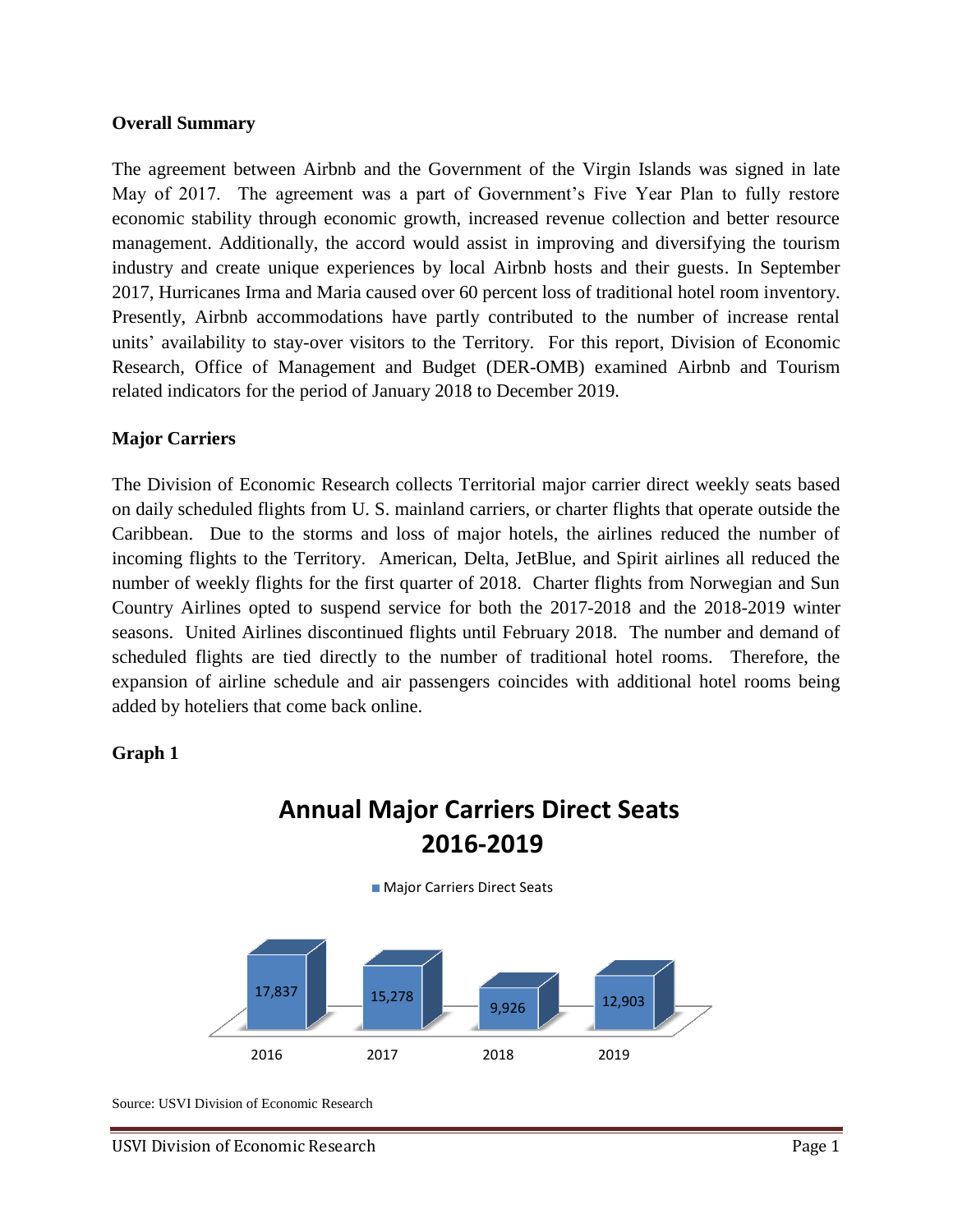In Graph 1, 2018 major carrier seats averaged 9,926 compared to 15,278 direct seats for the corresponding period in 2017, a decline of 35.0 percent. In 2016, the USVI averaged 17,837 in average seats. The 14.3 percent difference in direct seats for the years 2016 and 2017, were partly contributed hurricanes effect on the Tourism industry for the last quarter of 2017.

#### **Department of Tourism Marketing Initiatives**

The USVI Department of Tourism (DOT) embarked on repositioning the Territory following Hurricanes Irma and Maria. Since the storms, villas, guesthouses, and smaller hotels have begun to reopen. In some cases, the establishments opened with fewer rooms available or only rooms being offered to emergency, construction, or recovery workers. DOT began a "sharing program" with Airbnb, villas, other accommodation entities number of Territorial rooms available. This is a DOT strategic marketing initiative design to build availability of rental rooms, thereby, increasing major carriers' attraction of offering additional direct seats.

In the past two years, DOT has worked to return and expand flights to the Territory. In 2018, JetBlue, Sprit, and Delta Airlines reinstated flights to the St. Thomas-St. John district. American Airlines returned the Charlotte, North Carolina flight and Sprit began the inaugural Fort Lauderdale-Hollywood nonstop flights to the island of St. Croix. In 2019, American Airlines began Midwest service from Dallas-Fort Worth and Chicago to the St. Thomas-St. John district. The Saturdays Dallas-Fort Worth flights is year-round on a Boeing 757 aircraft with 176 seats. The Saturday service between Chicago O'Hare International and Gov. Cyril E. King Airport will operate seasonally on Airbus 319 aircraft with a capacity of 128 seats.

## **Graph 2**



Air Arrivals by District CY 2016-2019

Source: USVI Division of Economic Research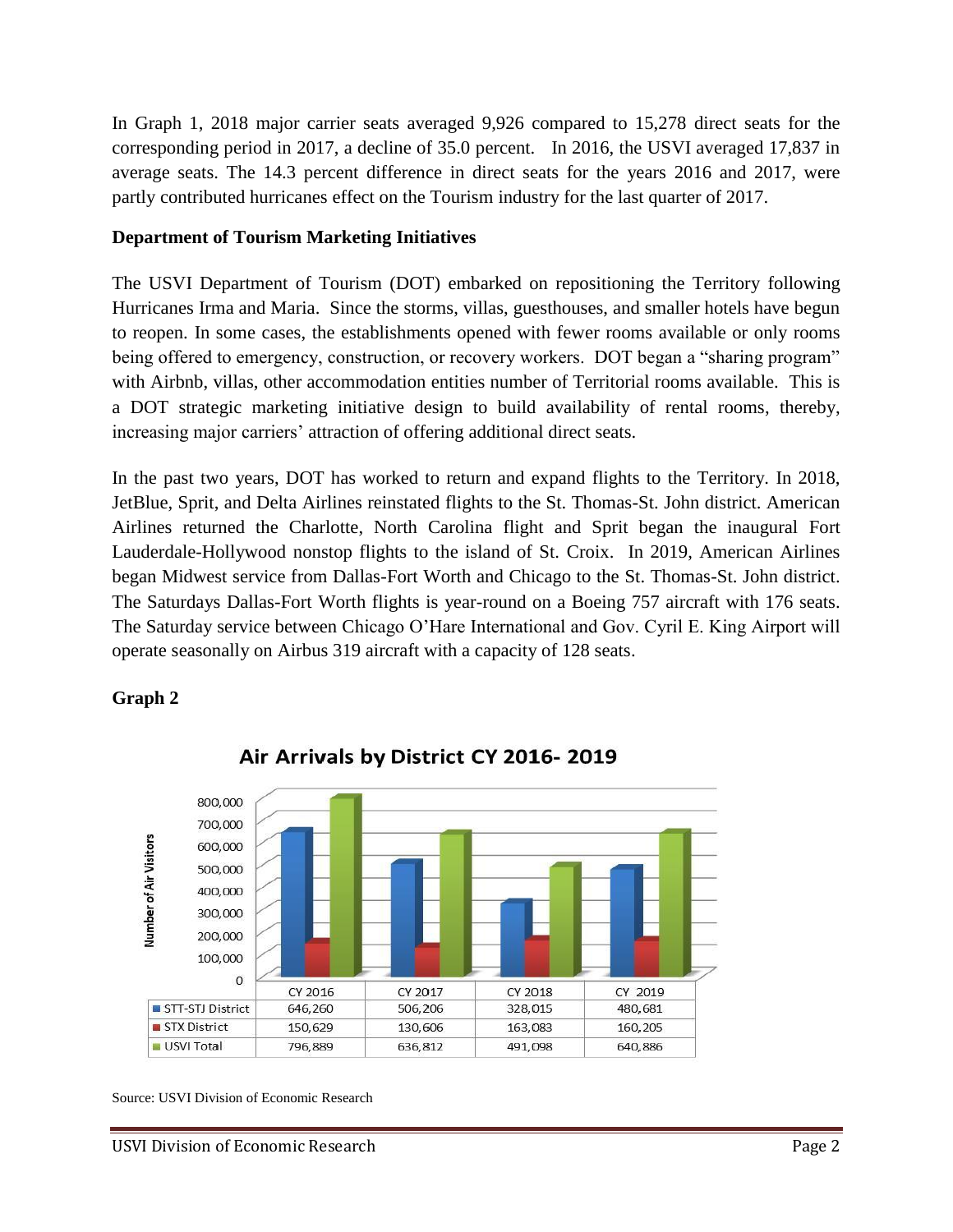### **Air Arrivals**

Overall, Territory's air arrivals grew to a healthy 30.5 percent from 491,098 in 2018 to 640,886 in 2019. The growth is partly due to continued reopening of accommodation establishments and availability of rooms. Annual air arrivals to the St. Thomas-St. John district increased to 480,681 from 328,015 reported during the same period in 2018--a gain of 46.5 percent. On the other hand, the St. Croix district saw a reduction in air arrivals, posting a modest of 1.8 percent loss from 163,083 to 160,205. In Graph 2, approximately, 796,889 air travel visitors came to USVI shores. Despite the 2017 storms, the Territory welcomed 636,812 air visitors.

#### **Airbnb**

Table 1 illustrates the Territorial Airbnb active listings, average length of stay and guest arrivals from January-December 2018 and January-December 2019. In 2018, the approximate number of Airbnb active rooms, villas, and other accommodation units during period were 1,575 and increase to 2,200 rooms in 2019. Airbnb guests arrivals rose to 72,150 from 32,600 an increase 121.3 percent. The average size of a group comprises of two people. The average length of stay of 4.9 nights is on par with data reported to the agency from Territory-wide accommodation establishments. The May 2017 signed agreement allows the online lodging entity to administer and collect a 12.5 percent Room Occupancy Tax; on behalf of the hosts and remit the funds to the local USVI Bureau of Internal Revenue (BIR). In 2019, Airbnb hotel room occupancy tax collections were \$2,647,431, a 94.9 percent gain from the reported \$1,358,024 collected one year earlier.

#### **Table 1**

| Year | Average<br><b>Group Size</b> | Age  | <b>Current Active Listings</b><br>(Average) | <b>Guest Arrivals</b> | of<br>Length<br>Average<br><b>Stay</b> |
|------|------------------------------|------|---------------------------------------------|-----------------------|----------------------------------------|
| 2018 | 2.0                          | 39.0 | 1,575                                       | 32,600                | 4.9 nights                             |
| 2019 | $\cap$<br>2.Z                | 40.5 | 2,200                                       | 72,150                | 4.9 nights                             |

Source: USVI Department of Tourism and Airbnb Complied: USVI Division of Economic Research